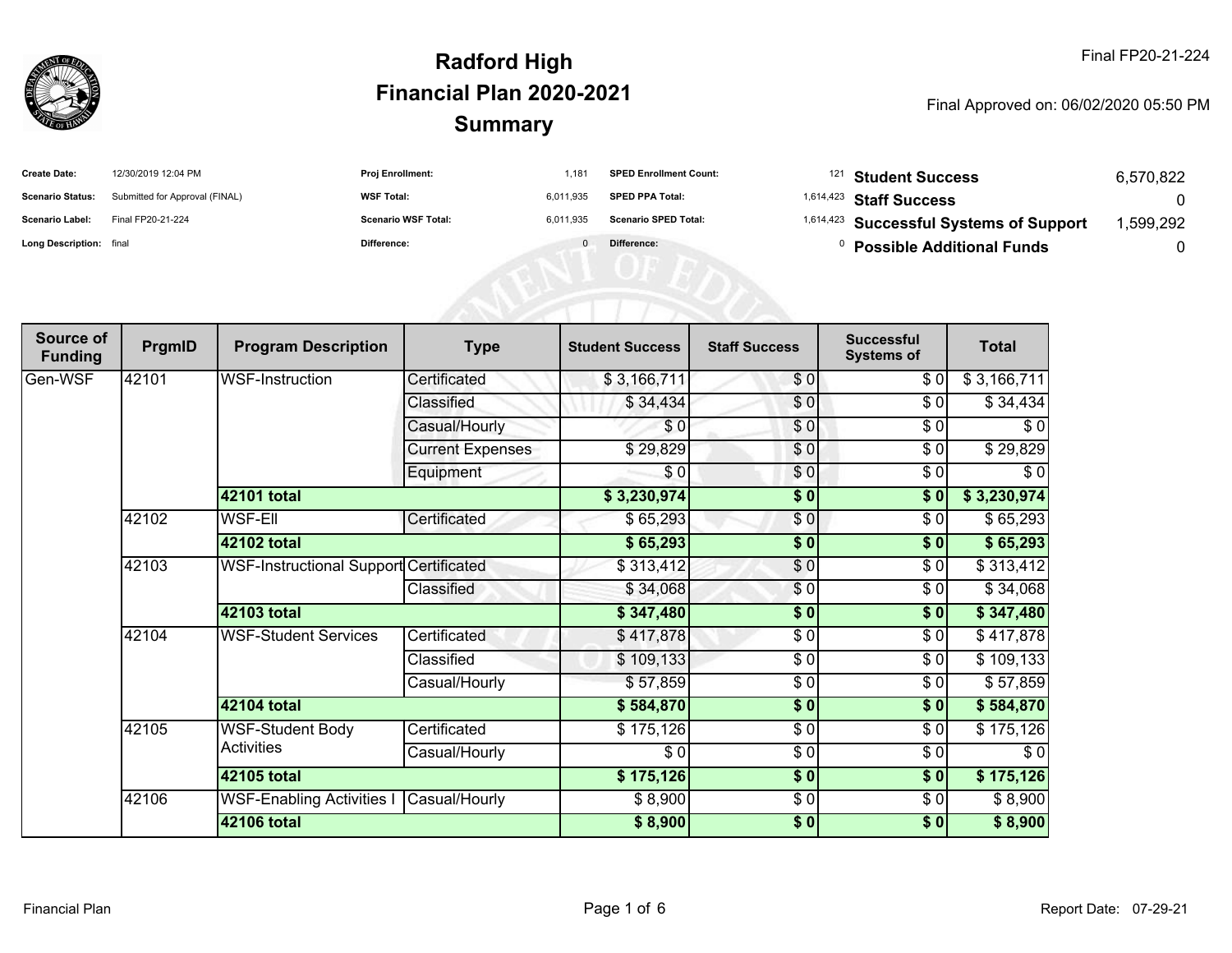

| <b>Source of</b><br><b>Funding</b> | PrgmID   | <b>Program Description</b>          | <b>Type</b>             | <b>Student Success</b>  | <b>Staff Success</b> | <b>Successful</b><br><b>Systems of</b> | <b>Total</b>     |                 |
|------------------------------------|----------|-------------------------------------|-------------------------|-------------------------|----------------------|----------------------------------------|------------------|-----------------|
| Gen-WSF                            | 42112    | <b>WSF-School</b><br>Administration | Certificated            | \$0                     | \$0                  | \$611,849                              | \$611,849        |                 |
|                                    |          |                                     | Classified              | $\overline{S}0$         | $\overline{\$0}$     | \$250,595                              | \$250,595        |                 |
|                                    |          |                                     | <b>Current Expenses</b> | $\overline{\$0}$        | $\overline{30}$      | $\sqrt{$285,522}$                      | \$285,522        |                 |
|                                    |          |                                     | Equipment               | \$0                     | $\overline{30}$      | $\overline{\$0}$                       | $\overline{\$0}$ |                 |
|                                    |          | <b>42112 total</b>                  |                         | $\overline{\$0}$        | $\overline{\$0}$     | \$1,147,966                            | \$1,147,966      |                 |
|                                    | 42113    | <b>WSF-School Facility</b>          | <b>Classified</b>       | \$0                     | $\sqrt{6}$           | \$403,361                              | \$403,361        |                 |
|                                    |          | <b>Services</b>                     | Casual/Hourly           | $\sqrt{6}$              | \$0                  | \$26,765                               | \$26,765         |                 |
|                                    |          |                                     | <b>Current Expenses</b> | \$0                     | $\overline{0}$       | \$20,000                               | \$20,000         |                 |
|                                    |          |                                     | Equipment               | \$0                     | \$0                  | $\overline{\$0}$                       | $\overline{S}0$  |                 |
|                                    |          | <b>42113 total</b>                  |                         | $\overline{\$0}$        | $\overline{\$0}$     | \$450,126                              | \$450,126        |                 |
|                                    | 42114    | <b>WSF-Protocol Fund</b>            | <b>Current Expenses</b> | $\overline{\$0}$        | \$0                  | \$1,200                                | \$1,200          |                 |
|                                    |          | <b>42114 total</b>                  |                         | $\overline{\$0}$        | $\overline{\$0}$     | \$1,200                                | \$1,200          |                 |
|                                    | Gen-WSF  |                                     |                         | \$4,412,643             | $\overline{\$0}$     | \$1,599,292                            | \$6,011,935      |                 |
| Gen-SPED                           | 17101    | SPED Ppa - Instruction              | Certificated            | \$1,240,567             | $\sqrt{6}$           | \$0                                    | \$1,240,567      |                 |
|                                    |          |                                     | Classified              | \$378,774               | \$0                  | $\overline{\$0}$                       | \$378,774        |                 |
|                                    |          |                                     | <b>Current Expenses</b> | $-$4,918$               | $\overline{60}$      | $\overline{30}$                        | $-$4,918$        |                 |
|                                    |          | <b>17101 total</b>                  |                         | \$1,614,423             | $\overline{\$0}$     | $\overline{\$0}$                       | \$1,614,423      |                 |
|                                    | 17131    | <b>Special Education in</b>         | Certificated            | \$0                     | $\overline{60}$      | $\overline{\$0}$                       | $\overline{\$0}$ |                 |
|                                    |          | Regular Schools                     | Classified              | $\sqrt{6}$              | $\overline{30}$      | $\sqrt{6}$                             | $\overline{S}0$  |                 |
|                                    |          | <b>17131 total</b>                  |                         | $\overline{\$0}$        | $\overline{\$0}$     | $\overline{\$0}$                       | $\overline{\$0}$ |                 |
|                                    | Gen-SPED |                                     |                         | \$1,614,423             | $\overline{\$0}$     | $\overline{\$0}$                       | \$1,614,423      |                 |
| Gen-Categ                          | 15849    | Gen Fund Voc & Applied              | Certificated            | \$130,586               | $\overline{60}$      | $\overline{\$0}$                       | \$130,586        |                 |
|                                    |          | Technology                          | Casual/Hourly           | $\overline{\$0}$        | $\overline{\$0}$     | $\overline{30}$                        | $\sqrt{6}$       |                 |
|                                    |          |                                     |                         | <b>Current Expenses</b> | $\overline{S}0$      | $\overline{S}0$                        | \$0              | $\overline{60}$ |
|                                    |          |                                     | Equipment               | $\overline{\$0}$        | $\sqrt{6}$           | $\sqrt{6}$                             | $\sqrt{6}$       |                 |
|                                    |          | <b>15849 total</b>                  |                         | \$130,586               | $\overline{\$0}$     | $\overline{\$0}$                       | \$130,586        |                 |
|                                    | 16158    | <b>JROTC</b>                        | Certificated            | \$194,696               | $\overline{S}0$      | $\overline{S}0$                        | \$194,696        |                 |
|                                    |          |                                     | <b>Current Expenses</b> | $\overline{\$0}$        | $\overline{60}$      | $\overline{30}$                        | $\overline{S}$   |                 |
|                                    |          | <b>16158 total</b>                  |                         | \$194,696               | $\overline{\$0}$     | $\overline{\$0}$                       | \$194,696        |                 |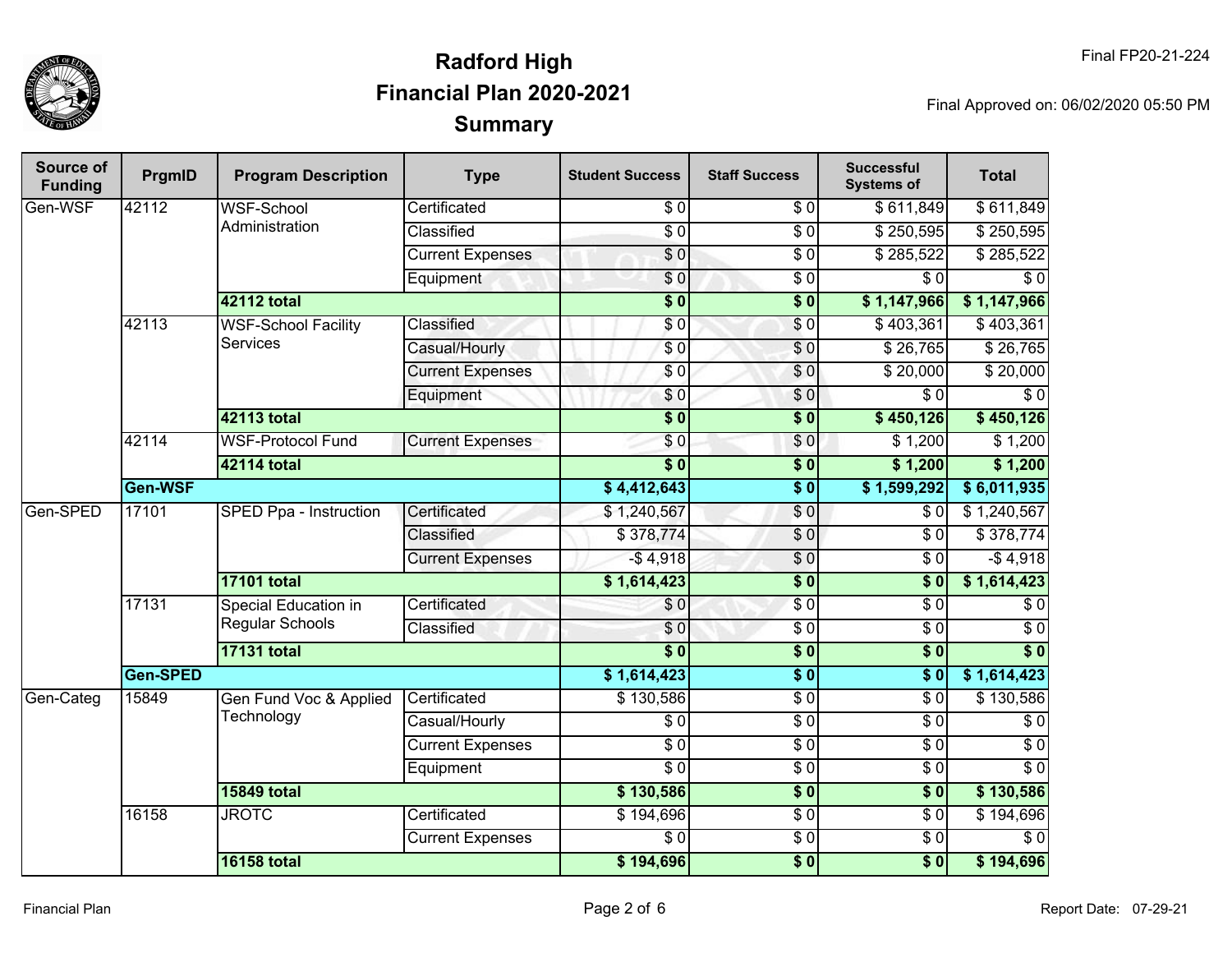

| Source of<br><b>Funding</b> | PrgmID    | <b>Program Description</b>                  | <b>Type</b>             | <b>Student Success</b>  | <b>Staff Success</b> | <b>Successful</b><br><b>Systems of</b> | <b>Total</b>      |                  |
|-----------------------------|-----------|---------------------------------------------|-------------------------|-------------------------|----------------------|----------------------------------------|-------------------|------------------|
| Gen-Categ                   | 16770     | Learning Centers                            | Certificated            | \$32,647                | \$0                  | \$0                                    | \$32,647          |                  |
|                             |           |                                             | Casual/Hourly           | $\overline{\$0}$        | $\overline{S}0$      | $\overline{\$0}$                       | $\overline{\$0}$  |                  |
|                             |           |                                             | <b>Current Expenses</b> | $\overline{\$0}$        | $\overline{\$0}$     | $\overline{\$0}$                       | $\overline{\$0}$  |                  |
|                             |           |                                             | Equipment               | $\overline{\$0}$        | $\overline{\$0}$     | $\overline{\$0}$                       | $\overline{S}0$   |                  |
|                             |           | <b>16770 total</b>                          |                         | \$32,647                | $\overline{\$0}$     | $\overline{\$0}$                       | \$32,647          |                  |
|                             | 16817     | <b>Early College</b>                        | <b>Current Expenses</b> | \$0                     | $\sqrt{6}$           | $\overline{\$0}$                       | $\sqrt{6}$        |                  |
|                             |           | <b>16817 total</b>                          |                         | $\overline{\$0}$        | $\overline{\$0}$     | $\overline{\$0}$                       | $\overline{\$}0$  |                  |
|                             | 18864     | <b>Alternative Programs</b>                 | Certificated            | \$65,293                | $\overline{\$0}$     | $\overline{\$0}$                       | \$65,293          |                  |
|                             |           | <b>18864 total</b>                          |                         | \$65,293                | $\overline{\$0}$     | $\overline{\$0}$                       | \$65,293          |                  |
|                             | 27000     | <b>Athletics-Transportation</b>             | <b>Current Expenses</b> | \$0                     | \$0                  | $\overline{\$0}$                       | $\overline{\$0}$  |                  |
|                             |           | <b>27000 total</b>                          |                         | $\overline{\$0}$        | $\overline{\$0}$     | $\overline{\$0}$                       | $\overline{\$}$ 0 |                  |
|                             | 27100     | <b>Athletics-Salary</b>                     | Casual/Hourly           | \$0                     | \$0                  | $\overline{60}$                        | $\overline{30}$   |                  |
|                             |           | <b>27100 total</b>                          |                         | $\overline{\$0}$        | $\overline{\$0}$     | $\overline{\$0}$                       | $\sqrt{ }$        |                  |
|                             | 27300     | <b>Athletics-Gender Equity</b>              | Casual/Hourly           | \$0                     | $\overline{\$0}$     | $\overline{S}0$                        | $\overline{30}$   |                  |
|                             |           |                                             | <b>Current Expenses</b> | \$0                     | \$0                  | $\overline{\$0}$                       | $\sqrt{6}$        |                  |
|                             |           | <b>27300 total</b>                          |                         | $\overline{\$0}$        | $\overline{\$0}$     | $\overline{\$0}$                       | $\overline{\$0}$  |                  |
|                             | 27400     | Athletics-Supplies & Equip Current Expenses |                         | \$0                     | \$0                  | $\overline{\$0}$                       | $\overline{\$0}$  |                  |
|                             |           |                                             | Equipment               | \$0                     | $\overline{\$0}$     | $\overline{S}0$                        | $\overline{30}$   |                  |
|                             |           | <b>27400 total</b>                          |                         | $\overline{\$0}$        | $\overline{\$0}$     | $\overline{\$0}$                       | $\overline{\$}0$  |                  |
|                             | 27480     | <b>Athletic Trainers</b>                    | Classified              | \$120,534               | $\sqrt{6}$           | $\overline{\$0}$                       | $\sqrt{$}120,534$ |                  |
|                             |           |                                             |                         | <b>Current Expenses</b> | $\overline{30}$      | $\sqrt{6}$                             | $\sqrt{6}$        | $\overline{\$0}$ |
|                             |           |                                             |                         | Equipment               | $\overline{\$0}$     | $\sqrt{6}$                             | $\sqrt{6}$        | $\overline{\$0}$ |
|                             |           | <b>27480 total</b>                          |                         | \$120,534               | $\overline{\$0}$     | $\overline{\$0}$                       | \$120,534         |                  |
|                             | Gen-Categ |                                             |                         | \$543,756               | $\overline{\$0}$     | $\overline{\$0}$                       | \$543,756         |                  |
| Federal                     | 18085     | Essa Title III Language                     | Casual/Hourly           | $\overline{\$0}$        | $\overline{\$0}$     | $\overline{\$0}$                       | $\overline{30}$   |                  |
|                             |           | Instruction                                 | Equipment               | $\overline{\$0}$        | $\overline{\$0}$     | $\overline{30}$                        | $\overline{\$0}$  |                  |
|                             |           | <b>18085 total</b>                          |                         | $\overline{\$0}$        | $\overline{\$0}$     | $\overline{\$0}$                       | $\overline{\$}0$  |                  |
|                             | 19978     | <b>Impact Aid-WSF</b>                       | <b>Current Expenses</b> | $\overline{\$0}$        | $\overline{\$0}$     | $\overline{0}$                         | $\overline{30}$   |                  |
|                             |           | <b>19978 total</b>                          |                         | $\overline{\$0}$        | $\overline{\$0}$     | $\overline{\$0}$                       | $\overline{\$0}$  |                  |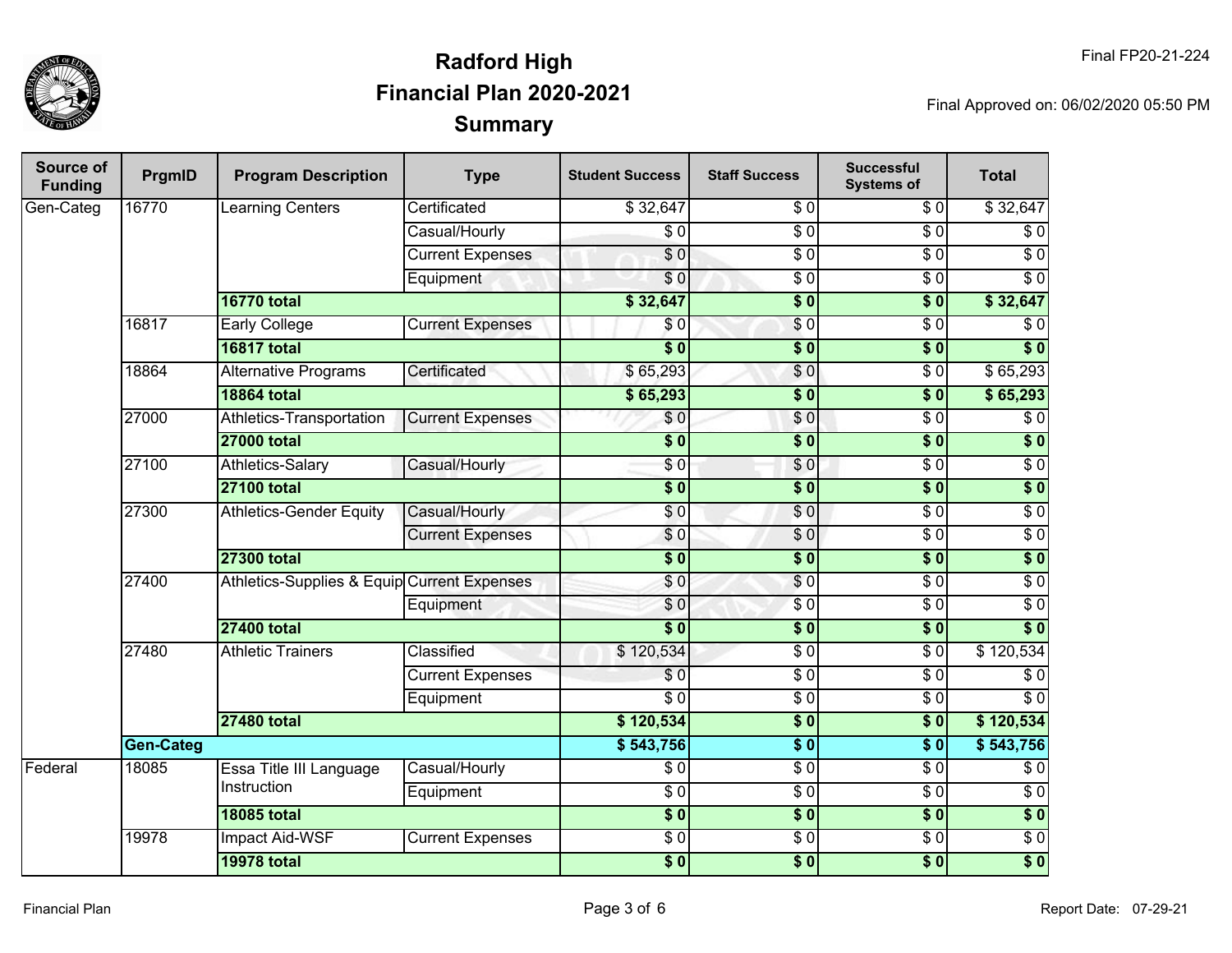

| Source of<br><b>Funding</b> | PrgmID         | <b>Program Description</b>                | <b>Type</b>             | <b>Student Success</b> | <b>Staff Success</b> | <b>Successful</b><br><b>Systems of</b> | <b>Total</b>     |
|-----------------------------|----------------|-------------------------------------------|-------------------------|------------------------|----------------------|----------------------------------------|------------------|
| Federal                     | 20657          | Essa Title IIa Targeted<br>Prof Dev       | <b>Current Expenses</b> | \$0                    | \$0                  | \$0                                    | \$0              |
|                             |                | <b>20657 total</b>                        |                         | \$0                    | $\sqrt{6}$           | $\vert \sqrt[6]{0} \vert$              | $\sqrt{ }$       |
|                             | 20659          | Essa Title IIa Prof Dev-<br><b>OCISS</b>  | Casual/Hourly           | \$0                    | $\overline{\$0}$     | $\overline{\$0}$                       | $\overline{\$0}$ |
|                             |                | <b>20659 total</b>                        |                         | $\sqrt{6}$             | $\sqrt{6}$           | \$0                                    | $\sqrt{6}$       |
|                             | 20698          | Essa Title IIa Support<br>New Tchr & Prin | Casual/Hourly           | \$0                    | \$0                  | $\overline{S}0$                        | $\overline{S}0$  |
|                             |                | <b>20698 total</b>                        |                         | $\overline{\$0}$       | $\overline{\$0}$     | $\overline{\$0}$                       | $\overline{\$0}$ |
|                             | 35913          | Sch Prgm Food Services                    | Classified              | \$0                    | \$0                  | $\overline{30}$                        | $\overline{50}$  |
|                             |                |                                           | Casual/Hourly           | \$0                    | \$0                  | $\overline{30}$                        | $\overline{50}$  |
|                             |                | 35913 total                               |                         | $\overline{\$0}$       | $\overline{\$0}$     | $\overline{\$0}$                       | $\overline{\$0}$ |
|                             | 52001          | <b>ESEA Title I-Homeless</b><br>Children  | <b>Current Expenses</b> | \$0                    | \$0                  | $\overline{S}0$                        | $\overline{50}$  |
|                             |                | <b>52001 total</b>                        |                         | s <sub>0</sub>         | $\overline{\$0}$     | $\overline{\$0}$                       | $\overline{\$0}$ |
|                             | <b>Federal</b> |                                           |                         | $\overline{\$0}$       | $\overline{\$0}$     | $\overline{\$0}$                       | $\sqrt{ }$       |
| Gen-Cent                    | 35163          | <b>Food Services-General</b>              | Classified              | \$0                    | $\sqrt{0}$           | $\overline{30}$                        | $\overline{\$0}$ |
|                             |                | Fund                                      | Casual/Hourly           | $\overline{\$0}$       | $\overline{\$0}$     | $\overline{\$0}$                       | $\overline{$}0$  |
|                             |                | 35163 total                               |                         | $\overline{\$0}$       | $\overline{\$0}$     | $\overline{\$0}$                       | $\overline{\$0}$ |
|                             | 37721          | <b>Athletic Travel</b>                    | <b>Current Expenses</b> | \$0                    | $\overline{\$0}$     | $\overline{\$0}$                       | $\overline{$}0$  |
|                             |                | 37721 total                               |                         | $\overline{\$0}$       | $\overline{\$0}$     | $\overline{\$0}$                       | $\overline{\$0}$ |
|                             | Gen-Cent       |                                           |                         | $\overline{\$0}$       | $\overline{\$0}$     | $\overline{\$0}$                       | $\overline{\$0}$ |
| Special                     | 13173          | <b>DHHS-Project HI Aware</b>              | Casual/Hourly           | \$0                    | $\overline{\$0}$     | $\overline{\$0}$                       | $\overline{$}0$  |
|                             |                | <b>13173 total</b>                        |                         | $\overline{\$0}$       | $\sqrt{6}$           | $\overline{\$0}$                       | $\overline{\$0}$ |
|                             | 15109          | Reimb for Lost Curricular                 | <b>Current Expenses</b> | $\overline{\$0}$       | $\overline{\$0}$     | $\overline{\$0}$                       | $\overline{\$0}$ |
|                             |                | <b>Materials</b>                          | Equipment               | $\overline{\$0}$       | $\overline{\$0}$     | $\overline{\$0}$                       | $\overline{\$0}$ |
|                             |                | <b>15109 total</b>                        |                         | $\overline{\$0}$       | $\overline{\$0}$     | $\overline{\$0}$                       | $\sqrt{6}$       |
|                             | 15754          | Voc Ed-Program                            | Casual/Hourly           | $\overline{\$0}$       | $\overline{\$0}$     | $\overline{\$0}$                       | $\overline{\$0}$ |
|                             |                | Improvement FY19                          | <b>Current Expenses</b> | $\overline{\$0}$       | $\overline{\$0}$     | $\overline{\$0}$                       | $\overline{\$0}$ |
|                             |                |                                           | Equipment               | $\overline{\$0}$       | $\overline{$}0$      | $\overline{\$0}$                       | $\overline{\$0}$ |
|                             |                | <b>15754 total</b>                        |                         | \$0                    | $\overline{\$0}$     | \$0                                    | $\overline{\$0}$ |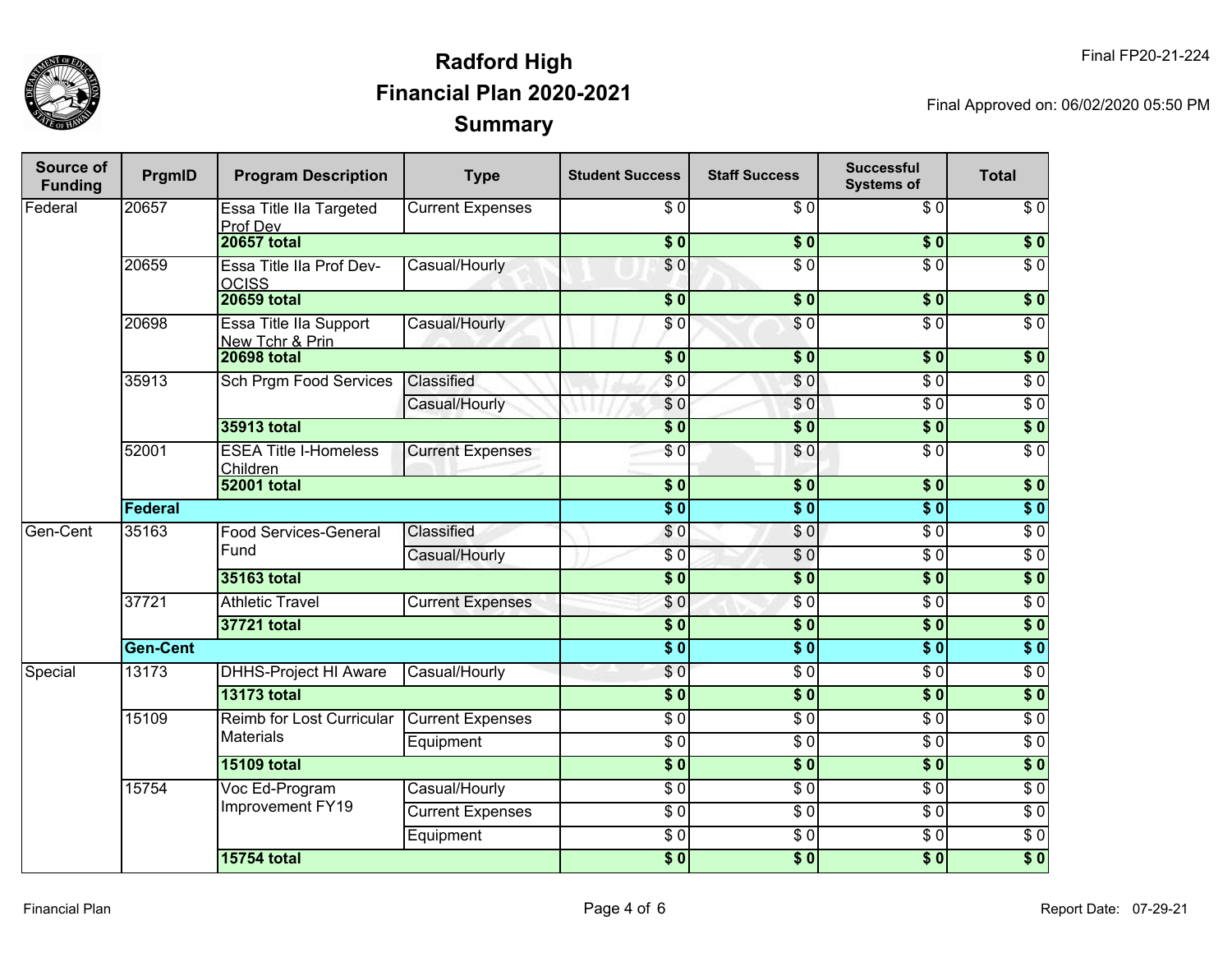

| Source of<br><b>Funding</b> | PrgmID            | <b>Program Description</b>                    | <b>Type</b>             | <b>Student Success</b>   | <b>Staff Success</b> | <b>Successful</b><br><b>Systems of</b> | <b>Total</b>     |
|-----------------------------|-------------------|-----------------------------------------------|-------------------------|--------------------------|----------------------|----------------------------------------|------------------|
| Special                     | 16350             | Summer School - Special Casual/Hourly<br>Fund |                         | \$0                      | \$0                  | \$0                                    | \$0              |
|                             |                   | <b>16350 total</b>                            |                         | \$0]                     | s <sub>0</sub>       | $\overline{\$0}$                       | \$0              |
|                             | 19078             | DOD-Ea-Readying                               | Casual/Hourly           | \$0                      | $\sqrt{6}$           | $\overline{\$0}$                       | $\sqrt{6}$       |
|                             |                   | Radford Complex FY16                          | <b>Current Expenses</b> | \$0                      | $\sqrt{6}$           | $\overline{\$0}$                       | $\sqrt{6}$       |
|                             |                   |                                               | Equipment               | \$0                      | $\overline{\$0}$     | $\overline{\$0}$                       | $\overline{\$0}$ |
|                             |                   | <b>19078 total</b>                            |                         | $\overline{\textbf{50}}$ | \$0                  | $\overline{\$0}$                       | \$0              |
|                             | 35304             | Food Services-Special<br>Fund                 | <b>Current Expenses</b> | \$0                      | \$0                  | $\overline{\$0}$                       | $\overline{\$0}$ |
|                             |                   | 35304 total                                   |                         | \$0                      | $\frac{1}{2}$        | $\frac{1}{2}$                          | \$0              |
|                             | 37307             | Use of School Facilities -<br>School          | <b>Current Expenses</b> | \$0                      | \$0                  | $\sqrt{6}$                             | $\sqrt{6}$       |
|                             |                   |                                               | Equipment               | \$0                      | $\frac{6}{3}$        | $\sqrt{6}$                             | $\sqrt{6}$       |
|                             |                   | 37307 total                                   |                         | $\overline{\$0}$         | $\sqrt{6}$           | $\overline{\$0}$                       | \$0              |
|                             | <b>Special</b>    |                                               |                         | $\overline{\bullet}$     | \$0                  | $\overline{\$0}$                       | $\overline{\$}0$ |
| <b>Trust</b>                | 27200             | <b>Athletics</b>                              | <b>Current Expenses</b> | \$0                      | \$0                  | $\frac{6}{6}$                          | $\sqrt{6}$       |
|                             |                   |                                               | Equipment               | \$0                      | \$0                  | $\frac{1}{\sqrt{2}}$                   | $\sqrt{6}$       |
|                             |                   | <b>27200 total</b>                            |                         | \$0                      | $\frac{1}{2}$        | \$0                                    | \$0              |
|                             | <b>Trust</b>      |                                               |                         | $\overline{\bullet}$     | $\overline{\$0}$     | $\sqrt{6}$                             | \$0              |
| <b>Inter Xfer</b>           | 16355             | Driver and Traffic Safety                     | Casual/Hourly           | \$0                      | $\frac{3}{6}$        | $\sqrt{6}$                             | $\sqrt{6}$       |
|                             |                   | Education                                     | <b>Current Expenses</b> | \$0                      | $\frac{3}{2}$        | $\sqrt{6}$                             | $\sqrt{6}$       |
|                             | 16355 total       |                                               |                         | $\frac{1}{2}$            | $\sqrt{6}$           | $\sqrt{6}$                             | $\sqrt{6}$       |
|                             | <b>Inter Xfer</b> |                                               |                         | \$0                      | \$0                  | $\overline{\$0}$                       | $\overline{\$}0$ |
| <b>Grand Total</b>          |                   |                                               |                         | \$6,570,822              | \$0                  | \$1,599,292                            | \$8,170,114      |